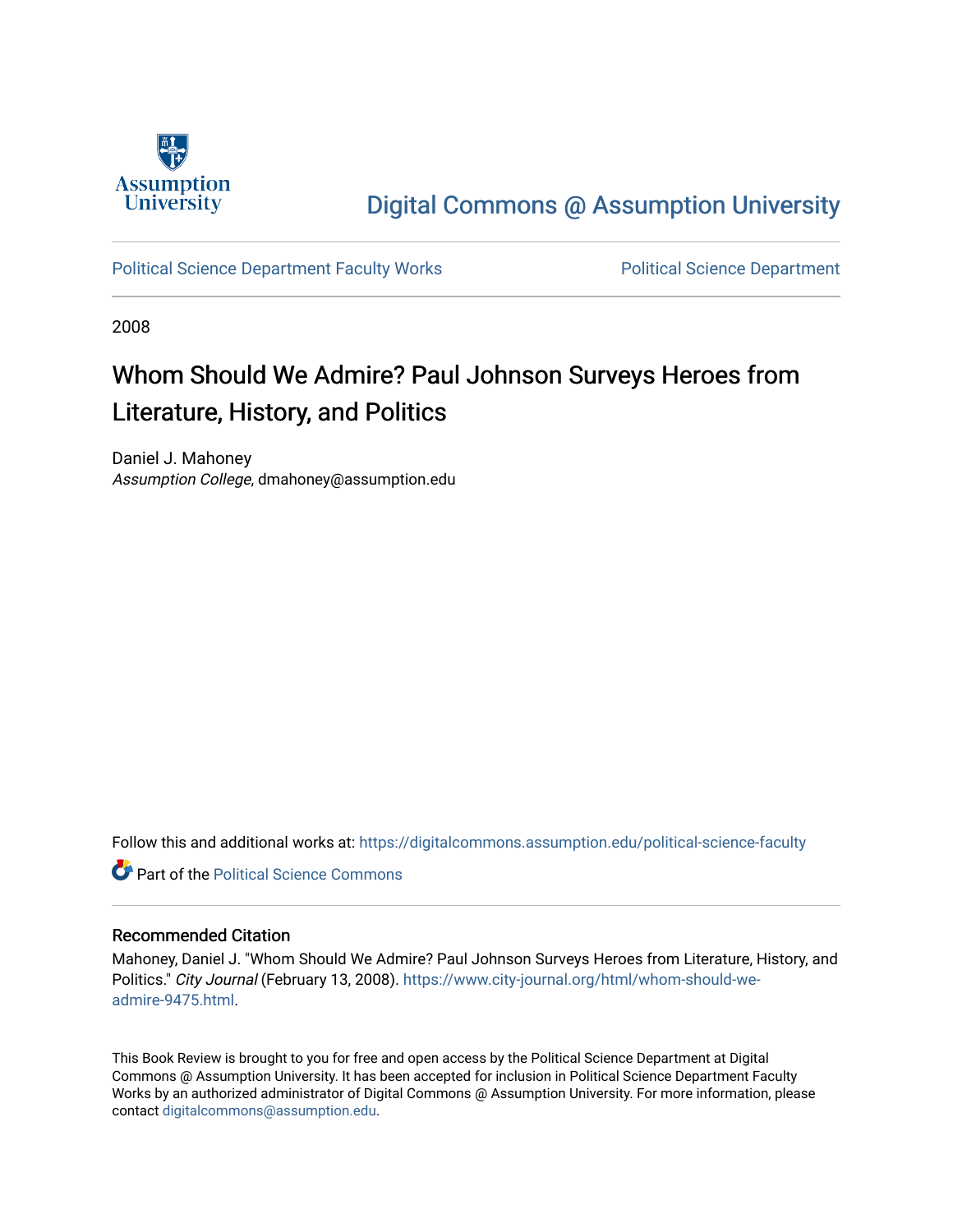# $[]$   $[]$   $Y$

BOOKS AND CULTURE

# **Whom Should We Admire?**

Paul Johnson surveys heroes from literature, history, and politics.

[Daniel J. Mahoney](https://www.city-journal.org/contributor/daniel-j-mahoney_578) February 13, 2008

## *Heroes: From Alexander the Great and Julius Caesar to Churchill and de Gaulle***, by Paul Johnson (Harper, 320 [pp.,\\$25.95\)](http://www.amazon.com/exec/obidos/ASIN/0061143162/manhattaninstitu/)**

As he approaches his eightieth birthday, the British journalist and historian Paul Johnson continues to delight—and sometimes infuriate—his Anglo-American readership with his elegant and learned reflections. After reading his comprehensive histories of Christianity, Judaism, the twentieth century, art, and the American people, among many other subjects, readers might suspect that Johnson will soon run out of interesting things to say. But no need to worry—Johnson's latest book, a brilliant, if flawed, investigation of the ambiguities inherent in human greatness, shows that he remains a sparkling conversationalist with significant insights into history and human nature. The book's subtitle only begins to convey the impressive range that he covers.

Johnson's subjects run the gamut from warrior-kings and conquerors such as Alexander the Great and Julius Caesar—who inhabit the thin line between the heroic and the reckless, between superhuman courage and monstrous killing for its own sake—to biblical heroes and heroines such as Deborah, Samson, and David, who put guile, might, and deception at the service of justice and God's beleaguered people. Johnson especially appreciates "exemplary heroes" such as Henry V and Joan of Arc, who combined the Christian and martial virtues and never lost sight of the requirements of the common good. He also holds in high regard military men such as Washington, Nelson, and Wellington, who inspired their soldiers' admiration while resisting the "Napoleonic" temptation to make them cannon fodder for personal ambition or military or ideological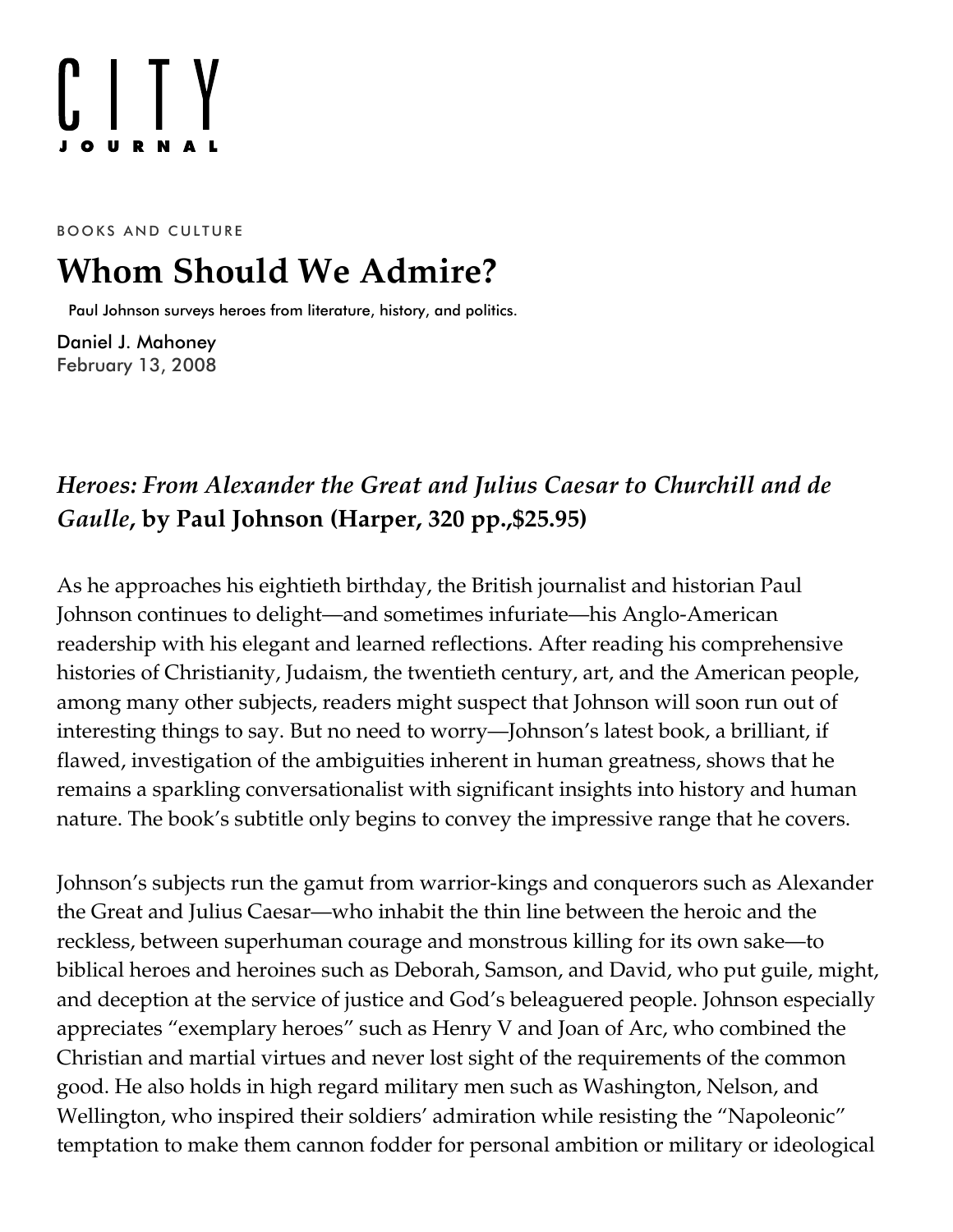despotism. Johnson relates these heroes' stories with an eye for the telling detail and the memorable *bon mot*.

Johnson artfully conveys the superhuman virtuosity of Alexander and Caesar, even as he chronicles Caesar's unconscionably bloody deeds in Gaul and Alexander's slow descent into the cruelties and excesses of what used to be called "oriental despotism." He writes with admiration for biblical heroines, whose deeds reveal the limitations of a heroism reduced to brute force and shorn of poetry, beauty, and guile. The Biblical Jews, Johnson writes in a striking formulation, "were weak in the physics of survival, strong in the metaphysics." He admires medieval kingship at its best, even as he traces a "daunting necrology" of British kings who died in battle, or from disease or gastric ailments, or cruelly at the hands of rivals.

Johnson's hatred for Napoleon is palpable, as is his admiration for Washington's selfrestraint and Lincoln's inimitable combination of nobility, justice, and prudent ambition. Johnson shows that the careers of great human beings can "evoke wonder or admiration or respect or in some cases sympathy," while at the same time being morally ambiguous and in some cases even monstrous. Such is surely the case with Alexander and Caesar but also—to a lesser extent, of course—with the majority of heroic men throughout human history. While no pacifist, Johnson, like his great predecessor Samuel Johnson, has no sympathy for "heroes" who are little more than killing machines.

Rare indeed is the Cincinnatus or Washington whose ambition is noble enough to know when to go home, or the Lincoln "who has brooded so long on the nature of political truth and justice, and the frailty of man in promoting them" that he can stir men to action and reflection through wise and poetic utterances that "cling to the memory," such as the Gettysburg Address and the Second Inaugural Address. To the rank of those both great and good, Johnson gives pride of place to the sixteenth-century English statesman Thomas More. He admires More as a statesman, hero, and martyr because of his rare nobility in both life and death. No stranger to the ways of the world, More knew the difference between a king and tyrant, as his unfinished biography of Richard III made clear. Portraying a king who became, in Johnson's words, a "tyrant and a devouring wolf" who imperiled the bodies and souls of men, More's study also served, in Johnson's estimation, as "a theoretical preparation, a dress rehearsal for his own conflict with Henry VIII." More died in a dignified way, in defense of an ideal of Christian kingship unsullied by the lawlessness of the tyrant. Given his admiration for More's thought and statesmanship, it's perplexing that Johnson confuses More's *Utopia* with a blueprint for "ideological" despotism in the modern sense. As the best scholars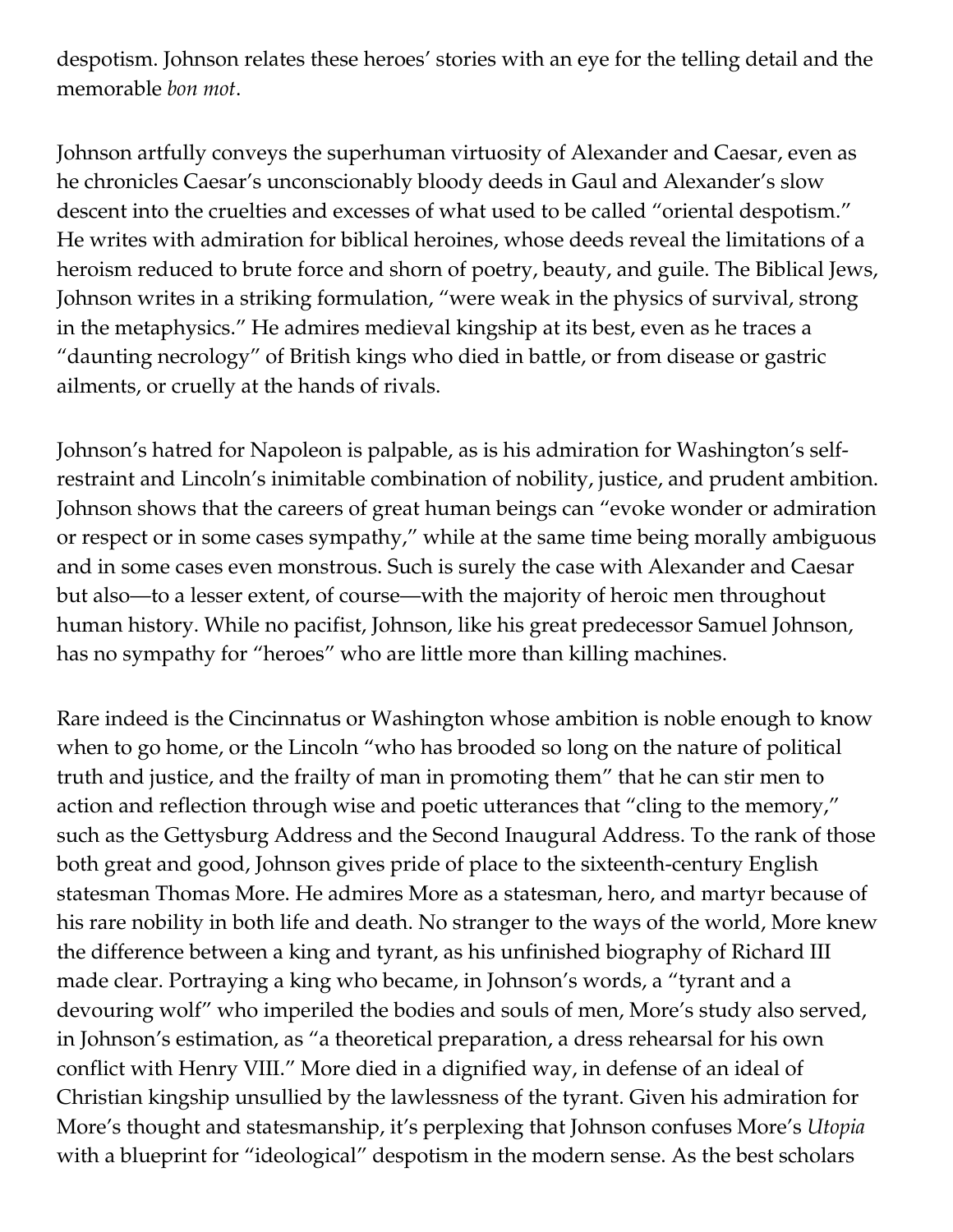have established, More's book is by contrast a work in the tradition of classical political philosophy: the "ideal society" that transcends conflict, division, and human passion is literally *ou topos*, no-place.

If Johnson never loses sight of great statesman and warriors, he is also refreshingly idiosyncratic in his choice of those worthy of our admiration. His book even has something of a "feminist" tilt, though in a non-ideological sense. For instance, he praises the quiet determination of Emily Dickinson, who overcame a fearful nature and nineteenth-century Puritan social restraints to become one of America's most important poets. He sees a similar inner strength at work in the career of comic genius Mae West, allowing her to capitalize on her charms, wit, and sex appeal ("Mae West," in fact, was almost wholly an artifice). Johnson suggests more than once that it's a man's world, and that it takes no small dose of courage and ingenuity for women to find their way in it, especially when men habitually confuse heroism with rival displays of physical strength.

The chapter on Churchill and de Gaulle ("A Generous Hero and a Heroic Monster") should have been one of the book's highlights. Unfortunately, Johnson provides no analysis of Churchill's great wartime speeches or of his deeply insightful books on politics and history, though he does have some interesting things to say about his subject's heroic and generous character, his surprisingly superficial views about religion (he was a pagan through and through), and his *pietás* toward British history and constitutional institutions.

His treatment of de Gaulle is even less satisfactory. Johnson appreciates that de Gaulle is a great statesman who twice saved his beloved France from defeat and disgrace—in 1940 and again in 1958. He acknowledges that de Gaulle's "transcendental gift of reflecting upon the process of history" has much to teach us. Yet while Johnson never confuses this "authoritative" man with a political authoritarian or an aspiring tyrant, he makes outlandish judgments about "chronic halitosis" being the source of de Gaulle's personal austerity and aloofness. His sole source for this claim, Malcolm Muggeridge, notes in his memoir *Chronicles of Wasted Time* only that in his own experience, a de Gaulle fresh off the battlefield, with ruffled hair and slightly bad breath, still came across as an authentic hero.

Johnson calls de Gaulle an inhuman "monster," bereft of warmth and affection. He never mentions the French statesman's tender relations with his mentally retarded daughter Anne, who died at the age of 20 in 1948. He brands de Gaulle an "intellectual"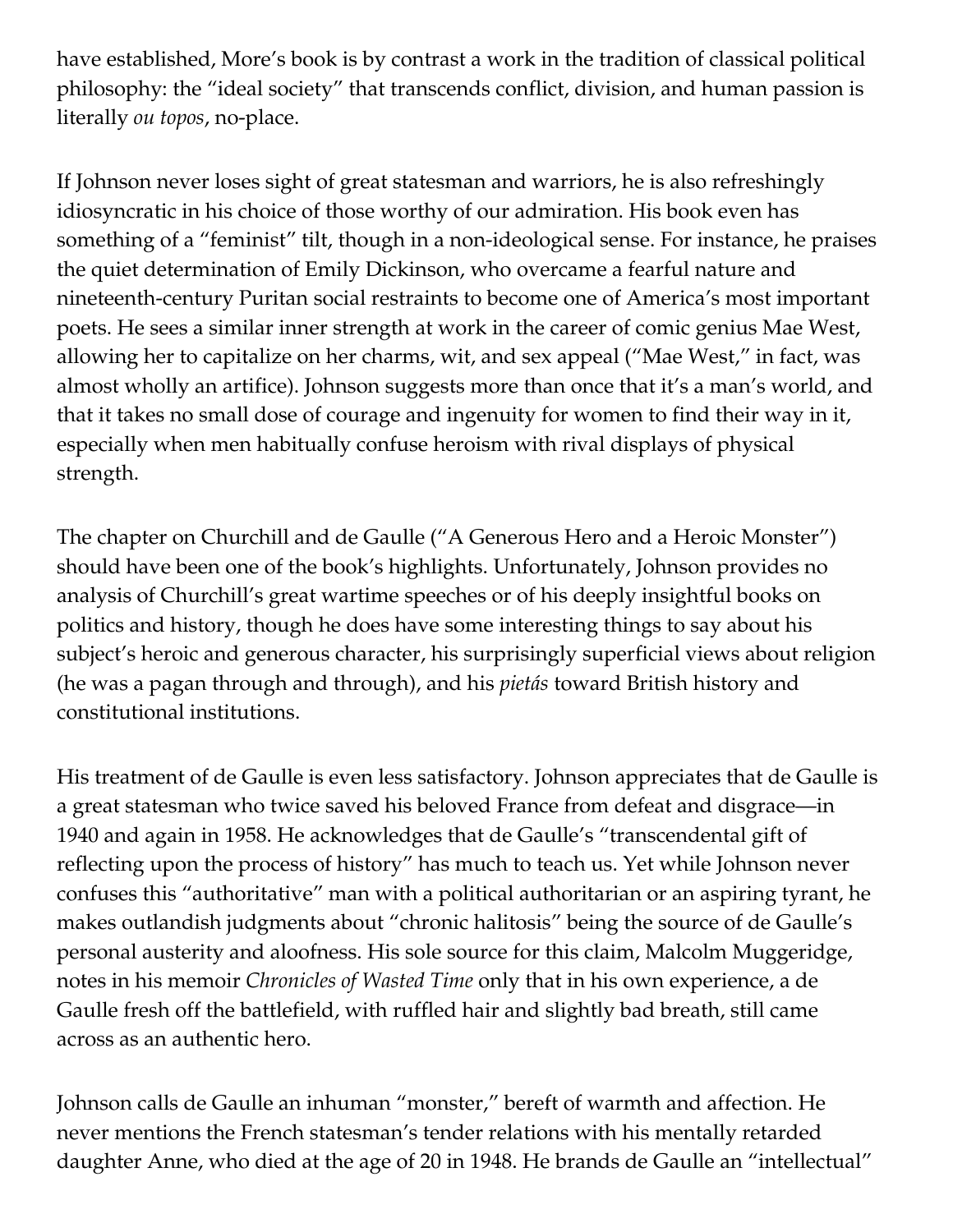who ultimately put ideas above people (the ultimate Johnsonian insult). He never comes to terms with de Gaulle's severe criticisms of Napoleon for divorcing "grandeur" and moderation, or his condemnation of the military and political elites of Wilhelmine Germany for succumbing to Nietzsche's false cult of human greatness. German elites, de Gaulle wrote, ignored "the limits marked out by human experience, common sense, and the law." If Johnson had studied de Gaulle's revealing prewar writings—*The Enemy's House Divided* and *The Edge of the Sword*—he would have discovered powerful insights into the limits of all ideological projects that ignore the parameters established by "the natural order of things."

Johnson's final chapter focuses on "The Heroic Trinity" who brought down Communism—Ronald Reagan, Margaret Thatcher, and Pope John Paul II—and he has many astute things to say about these three figures. Strangely, however, Johnson presents Reagan as largely bereft of learning and ignorant of some elementary realities of politics—even as he admires the preternatural solidity of his judgments, particularly regarding Communist totalitarianism and the role of government in people's lives. Johnson ignores all of the recently published evidence—Reagan's self-penned radio addresses from 1975-1979, his voluminous published correspondence, his White House diaries—that suggest that he was far more than the "booby" of legend. As for Thatcher, whom the author knew well, Johnson emphasizes what is rarely appreciated: that the Iron Lady brought together personal generosity and "tremendous will" in a combination "almost unknown" in public life. Johnson limits himself to four wellcrafted pages on John Paul II's role in defeating the Communist behemoth. He concludes that John Paul inhabited "the borderland between the heroic and the saintly," and recognizes that saintliness is a subject for another investigation. But such a man surely belongs in any book on heroism worth its name.

*Heroes* steers clear of larger philosophical reflections on the meaning of human greatness, and perhaps Johnson's Englishness explains why. Tocqueville famously observed that the English have no taste for "general ideas." This is one of the strengths of Britain's moderate and free political order but, alas, one of the weaknesses of its intellectual life. Johnson's book offers no discussion, for instance, of Aristotle's or Cicero's accounts of magnanimity, or a sustained examination of the tensions between goodness and greatness. It skims over or ignores the key writings not just of Churchill and de Gaulle, but also of other democratic statesmen—Lincoln and the American Founders come to mind—who thought deeply about greatness and moderation in a democratic age. For a fuller discussion of these themes, one must turn elsewhere. A